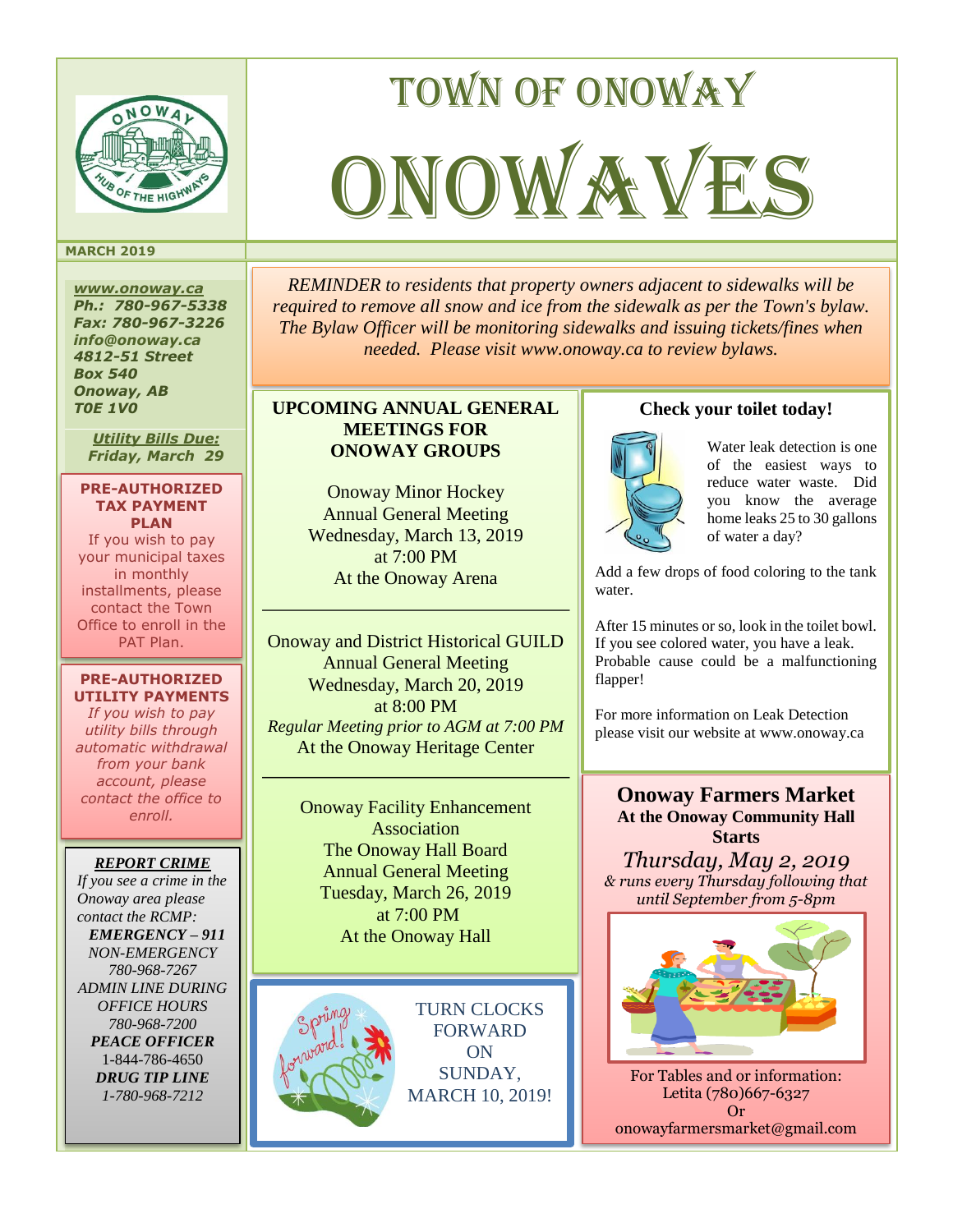#### *Council Meetings)*

*March 7 (9:30AM) March 21 (7:00PM) April 4 (9:30AM) April 18 (7:00PM)*

*Meetings start at 9:30 A.M. OR 7:00 P.M. and are held at the Town Office. Any date or time change will be posted on the website. Meetings are open to the public; if you want to address Council you must make an appointment through the Town Office a week prior to the meeting.*

*Feel free to contact Council with any comments or concerns!* 

#### **MAYOR**

*Judy Tracy 587.783.7141 jtracy@onoway.ca* **DEPUTY MAYOR** *Lynne Tonita 780.239.3323 [ltonita@onoway.ca](mailto:ltonita@onoway.ca)* **COUNCILLORS** *Jeffrey Mickle 780.271.0640*

*jmickle@onoway.ca Wade Neilson 780.721.0270 [wneilson@onoway.ca](mailto:wneilson@onoway.ca) Pat St. Hilaire 780.967.5050 [psthilaire@onoway.ca](mailto:psthilaire@onoway.ca)*

## ONOWAY & DISTRICT AG SOCIETY **FREE**

**Family Skates** *Friday Skates*

*3:45 pm-4:45 pm* **2019** March 8, 22, 29

*Sunday Skates 1:15 pm–2:00 pm* **2019** Mar. 10, 17, 24, 31

# *Onoway Library – Think Spring!*

"Let's Get Gardening" Programs!

- *1. Tuesday March 19, 2019 - Starting Seeds Indoors – In our short summers setting out transplants is a must for many flowers and vegetables. Growing your own transplants can be economical, offers a wide range of plant choices, and is a fun way to extend the growing season. Learn about when to plant what, the right kind of pots and growing mix, as well as choosing a plant grow light. We will discuss common problems and how to solve them. Everyone takes home a sampling of planted pots.*
- *2. Tuesday April 2, 2019*  **Extending the Growing Season** In our cool climate warm season crops can be a challenge to grow. We'll talk about the art of squeezing a little more time into the vegetable growing season. A few extra days can make the difference for harvesting a great crop of corn. Share your ideas for getting an early start or pushing back the first frost: from setting out transplants to fall planting; from sunny slopes to hot caps, cold frames, and mini-greenhouses.
- *3. Tuesday April 16, 2019*  **Plan Now for Storing your Harvest** Winter squash, carrots, garlic, apples, and more! A productive garden yields plenty to eat fresh and to store through the winter. Let's talk about it now so you know how much to plant. Or perhaps you like to buy in bulk at the local farmer's market. We'll look at what crops and specific cultivars store best, along with a few tips on harvesting, cleaning, and curing.

**Presenter**: Lorraine Taylor, Horticulturist, Lac Ste. Anne County *Time: 7:00 pm – 8:30 pm – free program Pre-registration is preferred to ensure that we have enough supplies and you can register by calling the Onoway Public Library at 780-967-2445 or email: [onowaylibrary@yrl.ab.ca.](mailto:onowaylibrary@yrl.ab.ca)* 

## **The Onoway Skating Club**

**Presents our Annual Carnival** 





### **SAVE PAPER AND POSTAGE!**

You can have your utility bill emailed to you which will include a copy of the monthly Onowaves! Sign up NOW by contacting the Town office!

## **Skating to TV theme songs** Friday, March 15, 2019- 7:00 p.m @ Onoway Arena

Doors open at 5:30 p.m- \$5 per adult, \$3 per child (2 and under free) Family \$15

UPCOMING EVENTS Legion – Friday Night Dinners - Onoway Legion Onoway Minor Hockey AGM – Wed. March 13, 7:00PM – at Onoway Arena GUILD AGM – Wed. March 20, 8:00PM – Heritage Center (OFEA) Onoway Hall Board AGM – Tues. March 26 – 7:00PM – at Onoway Hall Let's Get Gardening Programs – Starting March 19 (see above for details) Baby Network – Thursdays starting Feb. 21 to Mar 28 – 10:45am to12:15pm at Museum Farmer's Market starts Thursday, May 2, 2019 – 5:00pm to 8:00pm